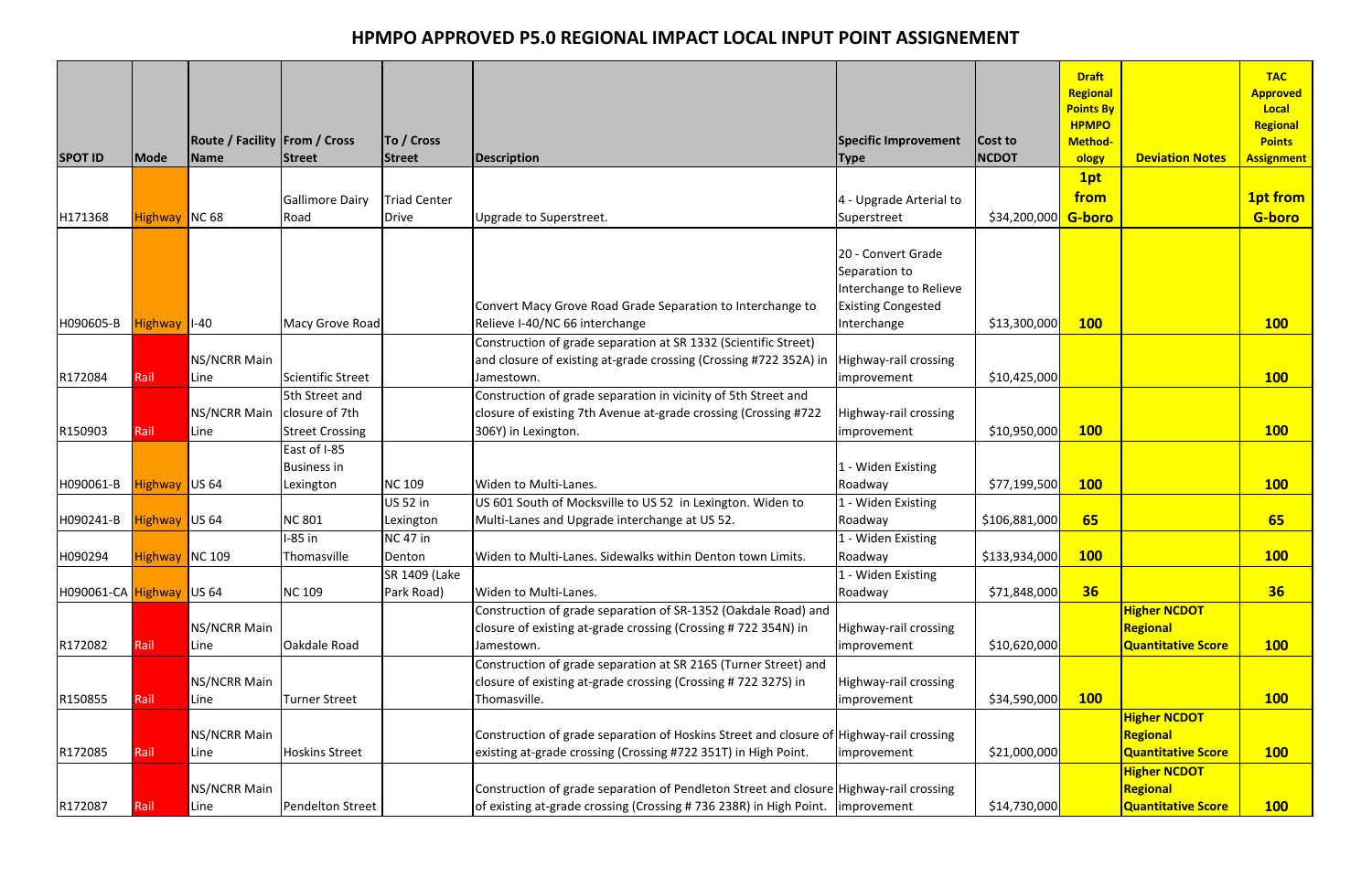| <b>SPOT ID</b> | <b>Mode</b>    | <b>Route / Facility From / Cross</b><br>Name | Street                                       | To / Cross<br>Street                     | <b>Description</b>                                                                            | Specific Improvement<br><b>Type</b>                                        | Cost to<br><b>NCDOT</b>     | <b>Draft</b><br>Regional<br><b>Points By</b><br><b>HPMPO</b><br><b>Method-</b><br>ology | <b>Deviation Notes</b>    | <b>TAC</b><br><b>Approved</b><br>Local<br>Regional<br><b>Points</b><br><b>Assignment</b> |
|----------------|----------------|----------------------------------------------|----------------------------------------------|------------------------------------------|-----------------------------------------------------------------------------------------------|----------------------------------------------------------------------------|-----------------------------|-----------------------------------------------------------------------------------------|---------------------------|------------------------------------------------------------------------------------------|
|                |                |                                              |                                              | SR 1756 (Old                             |                                                                                               |                                                                            |                             |                                                                                         |                           |                                                                                          |
|                |                |                                              |                                              | Greensboro                               |                                                                                               | 1 - Widen Existing                                                         |                             |                                                                                         |                           |                                                                                          |
| H170706        | Highway NC 109 |                                              | $I-40$                                       | Rd.                                      | Widen Road to 3 lanes                                                                         | Roadway                                                                    | \$77,200,000                | <b>100</b>                                                                              |                           | <b>100</b>                                                                               |
| H170695        | Highway        | NC 8 (Cotton<br>Grove Road)                  | SR 2412<br>(Rothrock Road)                   | SR 1115<br>(Wrenn Road)                  | Modernize Roadway                                                                             | 16 - Modernize<br>Roadway                                                  | \$22,900,000                | <b>100</b>                                                                              |                           | <b>100</b>                                                                               |
|                |                |                                              |                                              |                                          |                                                                                               |                                                                            |                             |                                                                                         |                           |                                                                                          |
| H090138-C      | Highway NC 109 |                                              | North of SR 1756<br>(Old Greensboro<br>Road) | I-40/US 311                              | Bypass of Wallburg on New Location                                                            | 5 - Construct Roadway<br>on New Location                                   | \$225,200,000               | <b>100</b>                                                                              |                           | <b>100</b>                                                                               |
|                |                |                                              |                                              |                                          |                                                                                               |                                                                            |                             |                                                                                         |                           |                                                                                          |
|                |                |                                              |                                              |                                          | NC 24/27 in Troy to NC 47 in Denton. Widen Existing Two-Lane                                  |                                                                            |                             | 36 pts<br>from                                                                          |                           | 36 pts<br>from                                                                           |
|                |                |                                              |                                              |                                          | Cross Section; Improve Shoulders; Add Turn Lanes at Traffic                                   | 16 - Modernize                                                             |                             |                                                                                         |                           |                                                                                          |
| H090740        | Highway NC 109 |                                              | <b>NC 24/27</b>                              | <b>NC47</b><br>SR 1009 (N.               | Generators; Improve Signalization. Provide Bicycle Accomodation Roadway                       | 16 - Modernize                                                             | \$23,600,000                | <b>PTRPO</b>                                                                            |                           | <b>PTRPO</b>                                                                             |
| H171643        | Highway NC 62  |                                              | SR 3252 (Surrett<br>Drive)                   | Main Street)                             | Add turn lanes, widen travel lanes, paved shoulders, and<br>straighten alignment where needed | Roadway                                                                    | \$15,500,000                | <b>100</b>                                                                              |                           | <b>100</b>                                                                               |
|                |                |                                              | SR 1493 (Frye                                |                                          |                                                                                               |                                                                            |                             |                                                                                         |                           |                                                                                          |
|                |                |                                              | Bridge /                                     |                                          |                                                                                               |                                                                            |                             |                                                                                         |                           |                                                                                          |
|                |                |                                              | Welcome Arcadia                              |                                          |                                                                                               | 1 - Widen Existing                                                         |                             |                                                                                         |                           |                                                                                          |
| H090970-A      | Highway NC 150 |                                              | Road)                                        | <b>US 64</b>                             | Widen to Multi-Lanes.                                                                         | Roadway                                                                    | \$123,593,000               | 60                                                                                      |                           | 60                                                                                       |
|                |                | NC 8 (Winston                                |                                              |                                          | widen Existing road to a multi-lane facility with sidewalks and                               | 1 - Widen Existing                                                         |                             |                                                                                         |                           |                                                                                          |
| H170711        | Highway Road)  |                                              | Biesecker Road                               | <b>US 52</b>                             | bike lanes                                                                                    | Roadway                                                                    | \$26,000,000 <mark> </mark> | <b>100</b>                                                                              |                           | <b>100</b>                                                                               |
| H090528-C      | <b>Highway</b> | Julian Avenue<br>Extension                   | <b>SR 2123 (Main</b><br>Street)              | $I-85$<br><b>Business/US</b><br>29/US 70 | Widen to Multi-Lanes, Part on New Location                                                    | 6 - Widen Existing<br><b>Roadway and Construct</b><br>Part on New Location | \$28,194,000                | <b>100</b>                                                                              |                           | 39                                                                                       |
| H090528-B      | Highway NC 109 |                                              | NC 62 (Cloninger SR 2123 (Main<br>Drive)     | Street)                                  | Widen to Multi-Lanes, Part on New Location                                                    | 6 - Widen Existing<br><b>Roadway and Construct</b><br>Part on New Location | \$27,380,000                |                                                                                         |                           |                                                                                          |
|                |                |                                              |                                              |                                          |                                                                                               |                                                                            |                             |                                                                                         | <b>Lower NCDOT</b>        |                                                                                          |
|                |                | I-85 Business,                               | US 64, SR 3346                               |                                          | Re-Construct interchange at intersection of I-85 Business/US                                  |                                                                            |                             |                                                                                         | Regional                  |                                                                                          |
| H111157        | <b>Highway</b> | US 29, US 70                                 | (N. Main Street)                             |                                          | 29/70 & US 64 East of Lexington                                                               | 8 - Improve Interchange                                                    | \$35,100,000                | <b>39</b>                                                                               | <b>Quantitative Score</b> |                                                                                          |
|                |                |                                              | US 29 (Old US                                |                                          |                                                                                               |                                                                            |                             |                                                                                         |                           |                                                                                          |
|                |                |                                              | Hwy 29                                       |                                          |                                                                                               |                                                                            |                             |                                                                                         |                           |                                                                                          |
| H170582        |                | Highway   I-85 Business                      | (Lexington Ave)                              |                                          | Improve Interchange                                                                           | 8 - Improve Interchange                                                    | \$10,200,000                |                                                                                         |                           |                                                                                          |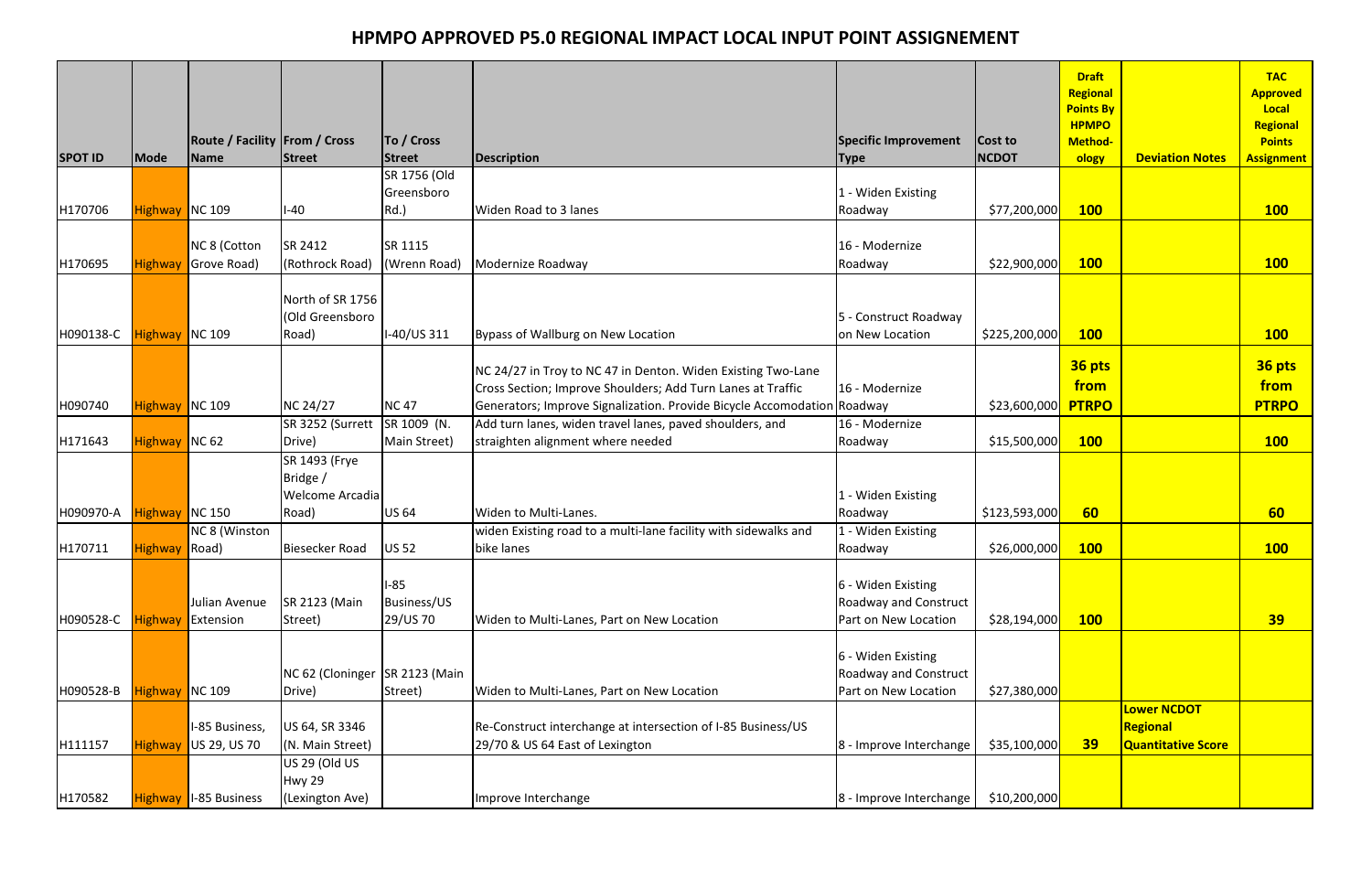| <b>SPOT ID</b> | Mode           | <b>Route / Facility From / Cross</b><br>Name | Street                                      | To / Cross<br>Street                | Description                                                                                                                                                                                                                                                                                                                                                            | Specific Improvement<br><b>Type</b>                            | Cost to<br><b>NCDOT</b> | <b>Draft</b><br>Regional<br><b>Points By</b><br><b>HPMPO</b><br><b>Method-</b><br>ology | <b>Deviation Notes</b>                                      | <b>TAC</b><br><b>Approved</b><br>Local<br>Regional<br><b>Points</b><br><b>Assignment</b> |
|----------------|----------------|----------------------------------------------|---------------------------------------------|-------------------------------------|------------------------------------------------------------------------------------------------------------------------------------------------------------------------------------------------------------------------------------------------------------------------------------------------------------------------------------------------------------------------|----------------------------------------------------------------|-------------------------|-----------------------------------------------------------------------------------------|-------------------------------------------------------------|------------------------------------------------------------------------------------------|
|                |                |                                              | Old Greensboro                              |                                     |                                                                                                                                                                                                                                                                                                                                                                        | 1 - Widen Existing                                             |                         |                                                                                         |                                                             |                                                                                          |
| H170740        | Highway NC 109 |                                              | Road                                        | $I-40$                              | Widen existing NC 109 to a multi-lane median divided facility                                                                                                                                                                                                                                                                                                          | Roadway                                                        | \$125,700,000           |                                                                                         |                                                             |                                                                                          |
| H090607-B      | Highway NC 62  |                                              | East Fairfield<br><b>Drive</b>              | $I-74$                              | Widen NC 62 to a Multi-Lane Divided Facility with Sidewalks on<br><b>Both Sides.</b>                                                                                                                                                                                                                                                                                   | 1 - Widen Existing<br>Roadway                                  | \$33,600,000            | <b>100</b>                                                                              | <b>Lower NCDOT</b><br>Regional<br><b>Quantitative Score</b> |                                                                                          |
|                |                |                                              |                                             |                                     |                                                                                                                                                                                                                                                                                                                                                                        |                                                                |                         |                                                                                         | <b>Lower NCDOT</b>                                          |                                                                                          |
|                |                |                                              | <b>Rockford Drive</b>                       | East Fairfield                      | Widen NC 62 to a Multi-Lane Divided Facility with Sidewalks on                                                                                                                                                                                                                                                                                                         | L - Widen Existing                                             |                         |                                                                                         | Regional                                                    |                                                                                          |
| H090607-A      | Highway NC 62  |                                              | west of Archdale Drive                      |                                     | <b>Both Sides.</b>                                                                                                                                                                                                                                                                                                                                                     | Roadway                                                        | \$41,600,000            | <b>100</b>                                                                              | <b>Quantitative Score</b>                                   |                                                                                          |
|                |                | NC 8 (Cotton                                 |                                             |                                     |                                                                                                                                                                                                                                                                                                                                                                        | 16 - Modernize                                                 |                         |                                                                                         |                                                             |                                                                                          |
| H172134        | Highway        | Grove Road)                                  | Rothrock Road                               | Hunt Road                           | Modernize Roadway                                                                                                                                                                                                                                                                                                                                                      | Roadway                                                        | \$44,600,000            |                                                                                         |                                                             |                                                                                          |
| H090407        | Highway        | <b>NC 610 (East</b><br>Fairfield Road)       | South Main<br>Street                        | NC 62 (Liberty<br>Street)           | Widen to Multi-Lanes.                                                                                                                                                                                                                                                                                                                                                  | 1 - Widen Existing<br>Roadway                                  | \$31,700,000            | <b>100</b>                                                                              | <b>Lower NCDOT</b><br>Regional<br><b>Quantitative Score</b> |                                                                                          |
| A172076        | Aviation       | EXX - Davidson<br>County Airport             | EXX - Taxiway<br>and Apron<br>strengthening |                                     | Upgrade and strengthen the existing apron and taxiway due to<br>excessive cracking and an increase of the number of requests for<br>large private aircraft for landings. The PCI in 2014 was 74;<br>however the airport has contractors making regular trips for<br>crack sealing. In 2016 the pavement will be 17 years old and in<br>need of rehab. PC # 2518 & 2520 | 0610 - Pavement<br>Strength - Taxiway                          | \$3,057,200             |                                                                                         |                                                             |                                                                                          |
| B172092        | <b>BikePed</b> | <b>Penny Road</b>                            | City Lake Park                              | Piedmont<br>Environmental<br>Center | Construct a bike/pedestrian multi use facility across City Lake                                                                                                                                                                                                                                                                                                        | 2 - Off-Road/Separated<br>Linear Bicycle Facility<br>(Bicycle) | \$1,320,000             |                                                                                         |                                                             |                                                                                          |
| B172101        | <b>BikePed</b> | <b>Brown Trail</b>                           | <b>Existing Trail</b>                       | Robin Lane                          | Construct a multi-use facility to extend Brown Trail Greenway                                                                                                                                                                                                                                                                                                          | 2 - Off-Road/Separated<br>Linear Bicycle Facility<br>(Bicycle) | \$80,000                |                                                                                         |                                                             |                                                                                          |
| B150370        | <b>BikePed</b> | West<br>Wendover<br>Avenue                   | <b>NC-68</b><br>Eastchester Drive Entrance  | Gibson Park                         | Construct 5 foot concrete sidewalk                                                                                                                                                                                                                                                                                                                                     | 7 - Protected Linear<br>Pedestrian Facility<br>(Pedestrian)    | \$176,000               |                                                                                         |                                                             |                                                                                          |
| B150365        | <b>BikePed</b> | <b>Eastchester Dr</b>                        | Centennial St                               | Lassiter Dr                         | Construct a five foot concrete sidewalk                                                                                                                                                                                                                                                                                                                                | 7 - Protected Linear<br>Pedestrian Facility<br>(Pedestrian)    | \$108,000               |                                                                                         |                                                             |                                                                                          |
| B150374        |                | <b>BikePed</b> Johnson St                    | Parris Ave                                  | <b>Hartley Dr</b>                   | Construct five foot concrete sidewalk                                                                                                                                                                                                                                                                                                                                  | 7 - Protected Linear<br>Pedestrian Facility<br>(Pedestrian)    | \$116,000               |                                                                                         |                                                             |                                                                                          |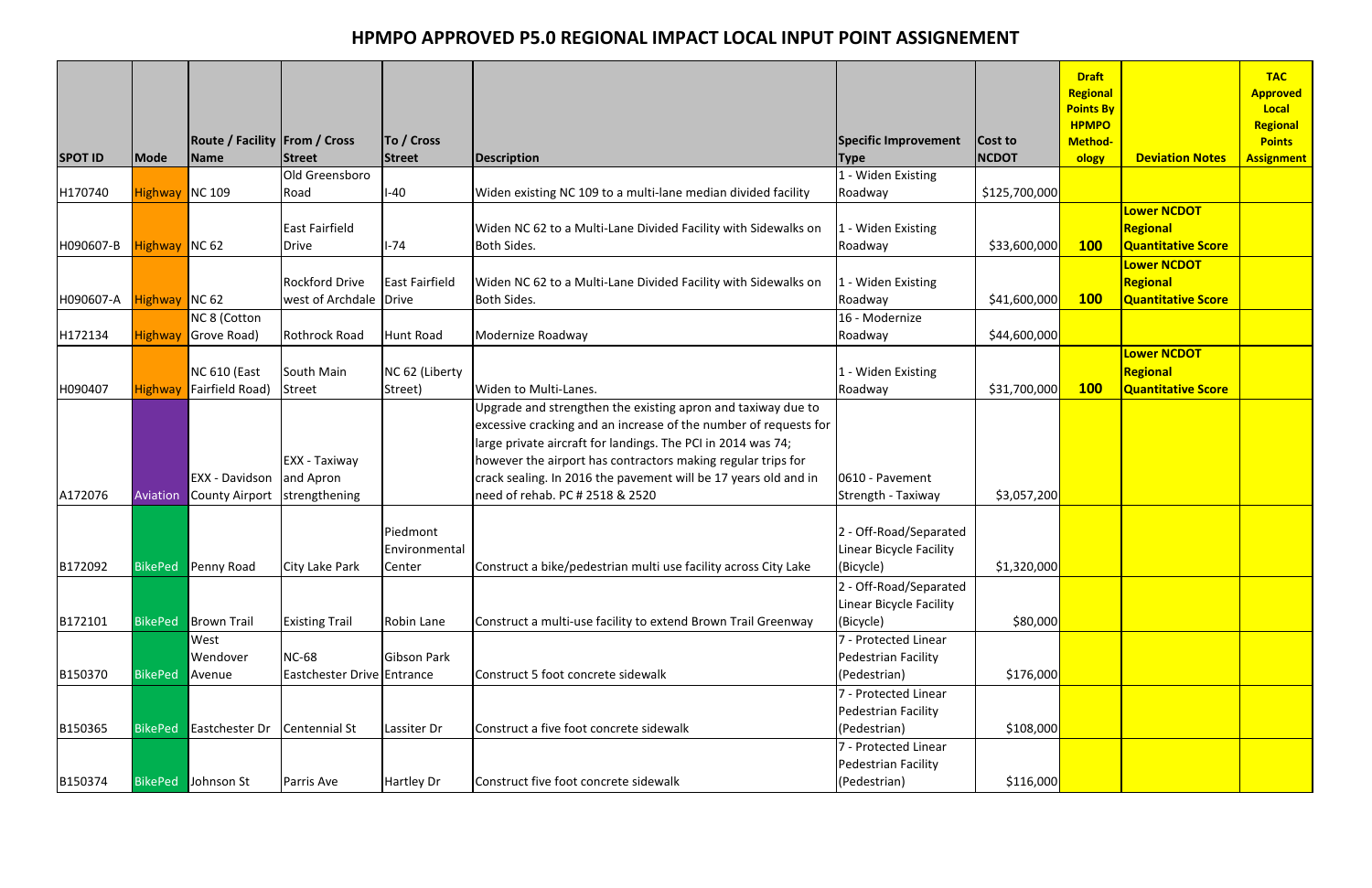| <b>SPOT ID</b> | Mode            | <b>Route / Facility From / Cross</b><br>Name             | <b>Street</b>                        | To / Cross<br>Street                   | <b>Description</b>                                                                                                                                                                                                           | Specific Improvement<br><b>Type</b>                                | Cost to<br><b>NCDOT</b> | <b>Draft</b><br>Regional<br><b>Points By</b><br><b>HPMPO</b><br><b>Method-</b><br>ology | <b>Deviation Notes</b> | <b>TAC</b><br><b>Approved</b><br>Local<br><b>Regional</b><br><b>Points</b><br><b>Assignment</b> |
|----------------|-----------------|----------------------------------------------------------|--------------------------------------|----------------------------------------|------------------------------------------------------------------------------------------------------------------------------------------------------------------------------------------------------------------------------|--------------------------------------------------------------------|-------------------------|-----------------------------------------------------------------------------------------|------------------------|-------------------------------------------------------------------------------------------------|
|                |                 |                                                          |                                      |                                        | Construction of 11.09+ miles of sidewalk on SR# 3346 S Main St,                                                                                                                                                              |                                                                    |                         |                                                                                         |                        |                                                                                                 |
| B172098        | <b>BikePed</b>  | S. Main Street / East of<br>Emergency<br>Drive           | Harrington<br>Avenue                 | Hospital                               | SR# 3158 Anna Lewis Dr, and Emergency Dr.<br><b>Lurb &amp; Gutter (one side), Drainage improvements on SR# 3158</b><br>Anna Lewis Dr.<br>Intersection improvements: SR# 3346 South Main St and SR#<br>3158 Anna Lewis Drive. | 7 - Protected Linear<br><b>Pedestrian Facility</b><br>(Pedestrian) | \$816,800               |                                                                                         |                        |                                                                                                 |
| B172093        | <b>BikePed</b>  | Cedrow Drive                                             | East of I-74                         | West of I-74                           | Construct a multi-use facility across I-74                                                                                                                                                                                   | 2 - Off-Road/Separated<br>Linear Bicycle Facility<br>(Bicycle)     | \$1,096,000             |                                                                                         |                        |                                                                                                 |
| B172234        | <b>BikePed</b>  | <b>High Point</b><br>Railroad<br>Esplanade               | Lindsay Street                       | Centennnial<br>Avenue                  | Construct greenway that would connect the existing High Point<br>Greenway to the southwest of downtown and take advantage of Linear Bicycle Facility<br>downtown views of the railroad and other attractions.                | 2 - Off-Road/Separated<br>(Bicycle)                                | \$7,040,000             |                                                                                         |                        |                                                                                                 |
| B172266        |                 | BikePed Elm Street                                       |                                      |                                        | Widen the existing sidewalks on the Elm Street bridge that<br>W Broad Avenue W High Avenue crosses the NS railroad                                                                                                           | 9 - Improved Pedestrian<br>Facility (Pedestrian)                   | \$80,000                |                                                                                         |                        |                                                                                                 |
| H090341        | Highway         | Westside<br><b>Bypass</b><br>(Lexington)                 | I-85 Business/US SR 2212<br>29/52/70 |                                        | (Fairview Road) Construct Multi-Lanes on New Location                                                                                                                                                                        | 5 - Construct Roadway<br>on New Location                           | \$52,534,566            |                                                                                         |                        |                                                                                                 |
| H170761        | Highway Road)   | SR 1546 (Penny                                           | <b>Samet Drive</b>                   | Old<br><b>Greensboro</b>               | Road (SR1486) Widen the existing facility from 2 lanes undivided to multi-lanes Roadway                                                                                                                                      | 1 - Widen Existing                                                 | \$39,300,000            |                                                                                         |                        |                                                                                                 |
| H090406        | <b>Highway</b>  | SR 1595<br>(Surrett Drive),<br>$\sqrt{\textsf{SR 1216}}$ | Eden Terrace                         | <b>Market Center</b><br><b>Drive</b>   | Eden Terrace to Market Center Drive. Widen to Multi-Lanes.                                                                                                                                                                   | - Widen Existing<br>Roadway                                        | \$22,700,000            |                                                                                         |                        |                                                                                                 |
| H090431-A      | <b>Highway</b>  | SR 1003 (Skeet<br>Club Road), SR<br>1820                 | <b>US311</b>                         | East of SR 1818<br>(Johnson<br>Street) | <b>Widen to Multi-Lanes</b>                                                                                                                                                                                                  | - Widen Existing<br>Roadway                                        | \$26,100,000            |                                                                                         |                        |                                                                                                 |
| H150360        | Highway Avenue) | SR 1486 (East<br>Lexington                               | $I-74$                               | <b>Main Street</b>                     | Widen E. Lexington Ave. From I-74 to Main Street.                                                                                                                                                                            | L - Widen Existing<br>Roadway                                      | \$55,100,000            |                                                                                         |                        |                                                                                                 |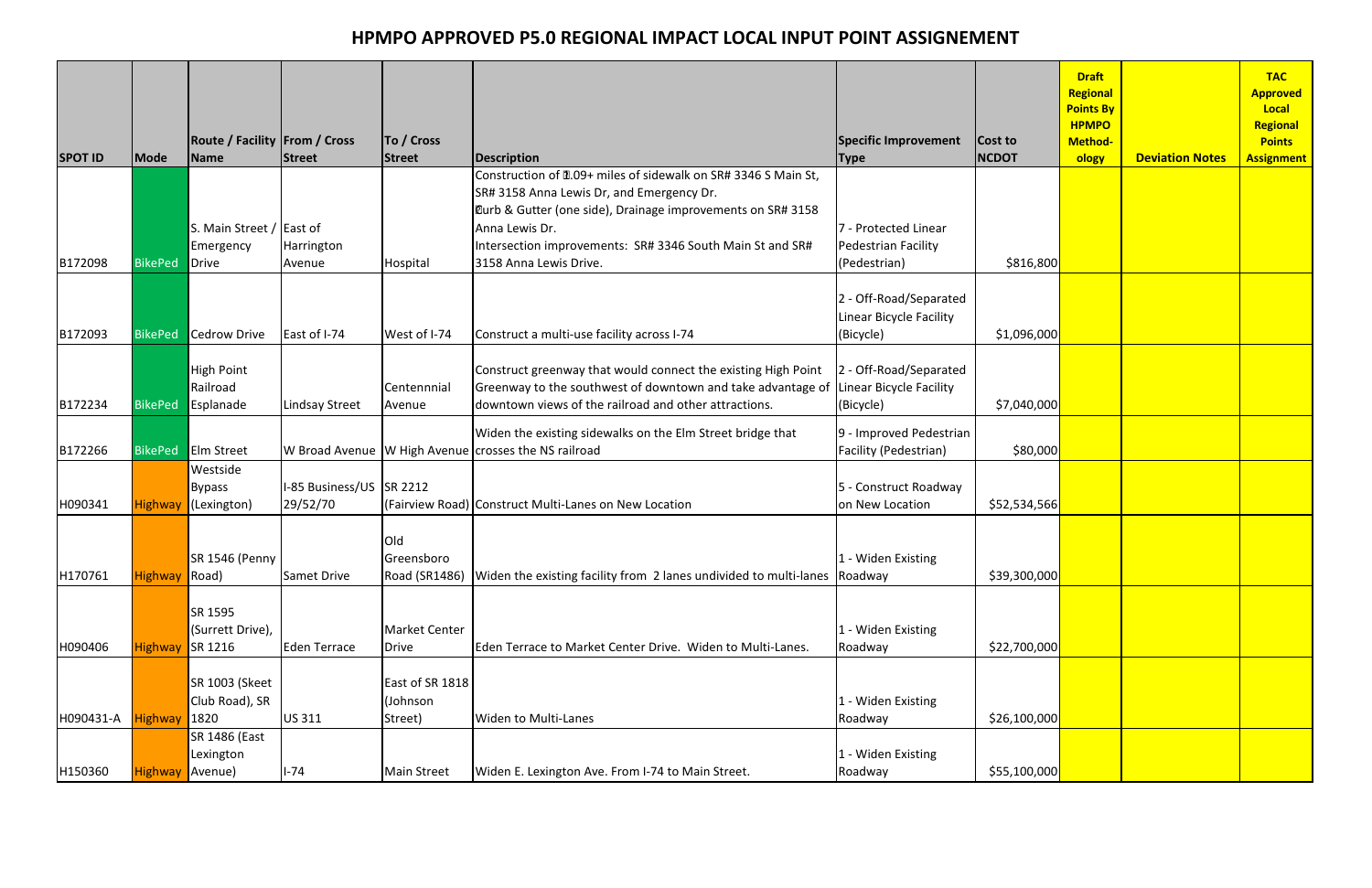| <b>SPOT ID</b> | <b>Mode</b>    | <b>Route / Facility From / Cross</b><br>Name | Street                                  | To / Cross<br>Street                          | <b>Description</b>                                                                                                                      | Specific Improvement<br> Type                                              | Cost to<br><b>NCDOT</b>     | <b>Draft</b><br><b>Regional</b><br><b>Points By</b><br><b>HPMPO</b><br>Method-<br>ology | <b>Deviation Notes</b> | <b>TAC</b><br><b>Approved</b><br>Local<br>Regional<br><b>Points</b><br><b>Assignment</b> |
|----------------|----------------|----------------------------------------------|-----------------------------------------|-----------------------------------------------|-----------------------------------------------------------------------------------------------------------------------------------------|----------------------------------------------------------------------------|-----------------------------|-----------------------------------------------------------------------------------------|------------------------|------------------------------------------------------------------------------------------|
|                |                | SR 1541<br>(Wendover                         |                                         | Guilford                                      | Widen existing Wendover Avenue with an additional lane in each  4 - Upgrade Arterial to                                                 |                                                                            |                             |                                                                                         |                        |                                                                                          |
| H170717        | Highway        | Avenue)                                      | <b>NC 68</b>                            | College Road                                  | direction and sidewalks on both sides.                                                                                                  | Superstreet                                                                | \$27,300,000                |                                                                                         |                        |                                                                                          |
| H150302        | Highway        | <b>SR 1755 (West</b><br>Lexington<br>Avenue) |                                         | The High Point<br>City Limits just<br>east of | Widen the existing road way to a three lane facility with bike<br>Kensington Drive   Pinewood Lane   lanes and sidewalks on both sides. | 1 - Widen Existing<br>Roadway                                              | \$11,700,000                |                                                                                         |                        |                                                                                          |
| H090610        | Highway        | SR 1113 (Kivett<br>Drive)                    | $I-85$                                  | <b>I-85</b><br><b>Business/US</b><br>29/US 70 | Widen Kivett Drive Between I-85 Business and I-85                                                                                       | 1 - Widen Existing<br>Roadway                                              | \$35,100,000                |                                                                                         |                        |                                                                                          |
| H170721        | <b>Highway</b> | I-85 Business,<br>$\bigcup$ US 29            | MLK Drive, Jacob<br><b>Street</b>       |                                               | Construct an interchange at the existing grade separation of Bus<br>85 and MLK/Jacob Street                                             | 9 - Convert Grade<br>Separation to<br>Interchange                          | \$7,000,000                 |                                                                                         |                        |                                                                                          |
| H090604        | Highway        | High Point<br>Airport<br>Connector           | NC 66 /N Main<br>St./High Point<br>Road | Johnson Street<br>/ Sandy Ridge<br>Road       | Construct Multi-Lane Facility, part on new location (FS-0707B)                                                                          | 6 - Widen Existing<br><b>Roadway and Construct</b><br>Part on New Location | \$84,500,000                |                                                                                         |                        |                                                                                          |
| H090469        | <b>Highway</b> | SR 2165 (Turner<br>Street), SR 2055 Street)  | Street, Liberty   NC 62 (Cloniger       | SR 2123<br>(National<br>Highway)              | NC 62 (Cloniger Street) to SR 2123 (National Highway). Widen to  1 - Widen Existing<br>Multi-Lanes.                                     | Roadway                                                                    | \$41,322,000                |                                                                                         |                        |                                                                                          |
| H090528-A      | Highway NC 109 |                                              | SR 2067<br>(Lambeth Road)               | <b>NC 62</b><br>(Cloninger<br>Drive)          | Widen to Multi-Lanes, Part on New Location                                                                                              | 6 - Widen Existing<br><b>Roadway and Construct</b><br>Part on New Location | \$43,796,600                |                                                                                         |                        |                                                                                          |
| H090608        | Highway   1-85 |                                              | <b>Kivett Drive</b>                     |                                               | New interchange of I-85 and Kivett Drive                                                                                                | 9 - Convert Grade<br>Separation to<br>Interchange                          | \$13,300,000                |                                                                                         |                        |                                                                                          |
| H090609        | <b>Highway</b> | Piedmont<br>Parkway<br>Extension             | <b>NC 68</b>                            | Ridge Road)                                   | SR 1850 (Sandy Construct Multi-Lane facility with sidewalks and bike lanes, part<br>on new location                                     | 6 - Widen Existing<br>Roadway and Construct<br>Part on New Location        | \$49,900,000 <mark> </mark> |                                                                                         |                        |                                                                                          |